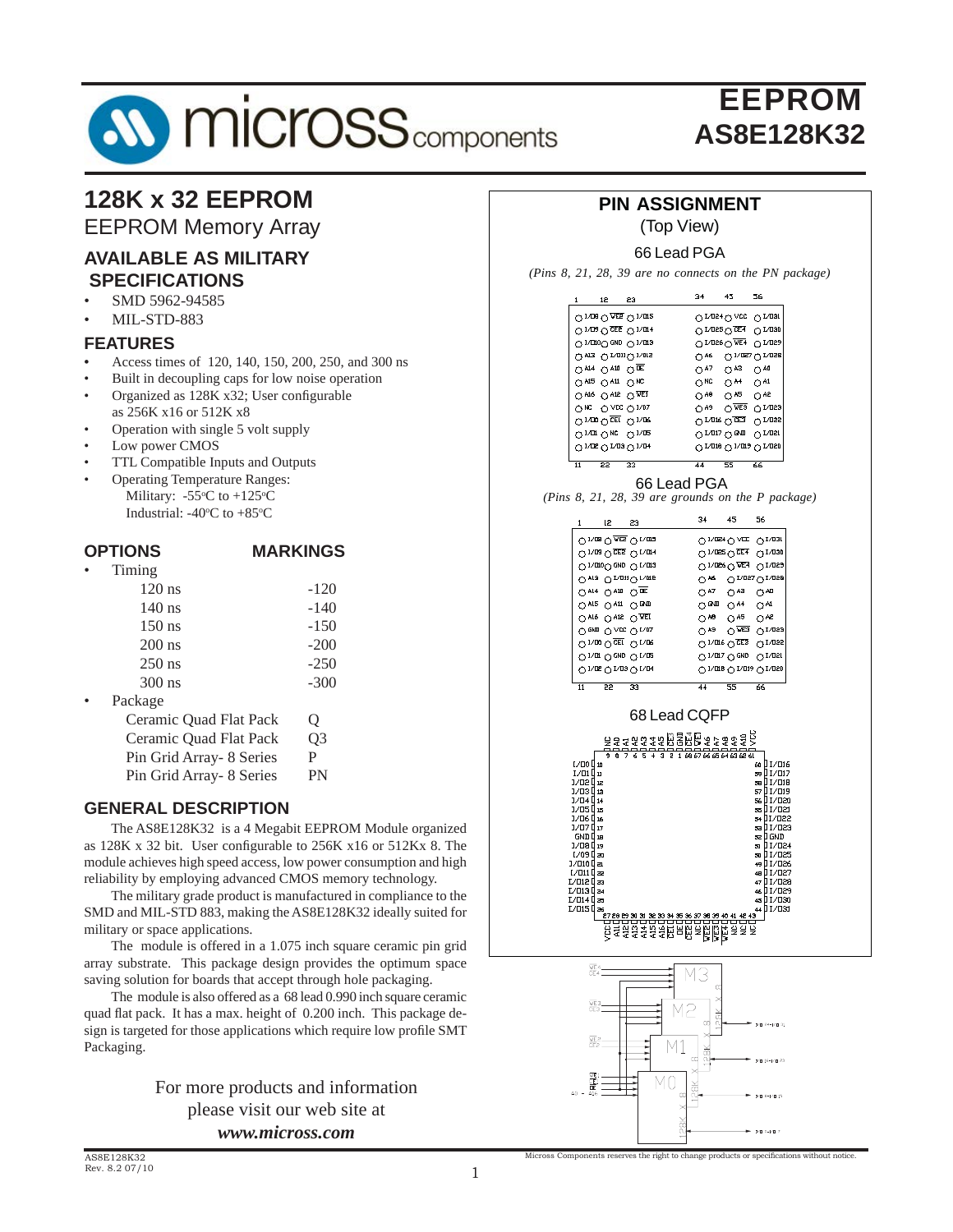

#### **DEVICE IDENTIFICATION**

 An extra 128 bytes of EEPROM memory is available on each die for user identification. By raising A9 to  $12V + 0.5V$  and using address locations 1FF80H to 1FFFFH the bytes may be written to or read from in the same manner as the regular memory array.

#### **DEVICE OPERATION**

 The 128K x 32 EEPROM memory solution is an electrically erasable and programmable memory module that is accessed like a Static RAM for the read or write cycle without the need for external components. The device contains a 128-byte-page register to allow writing of up to 128 bytes of data simultaneously. During a write cycle, the address and 1 to 128 bytes of data are internally latched, freeing the address and data bus for other operations. Following the initiation of a write cycle, the device will automatically write the latched data using an internal control timer. The end of a write cycle can be detected by DATA polling of I/O7. Once the end of a write cycle has been detected a new access for a read or write can begin.

#### **READ**

 The memory module is accessed like a Static RAM. When CE\ and OE\ are low and WE\ is High, the data stored at the memory location determined by the address pins is asserted on the outputs. The module can be read as a 32 bit, 16 bit or 8 bit device. The outputs are put in the high impedance state when either  $CE\$  or  $OE\$  is high. This dual-line control gives designers flexibility in preventing bus contention in their system.

#### **BYTE WRITE**

 A low pulse on the WE\ or CE\ input with CE\ or WE\ low (respectively) and OE\ high initiates a write cycle. The address is latched on the falling edge of CE\ or WE\, whichever occurs last. The data is latched by the first rising edge of  $CE\$  or WE\. Once a BWDW (byte, word or double word) write has been started it will automatically time itself to completion.

#### **PAGE WRITE**

 The page write operation of the 128K x 32 EEPROM allows 1 to 128 BWDWs of data to be written into the device during a single internal programming period. Each new BWDW must be written within 150- $\mu$  sec (t<sub>BLC</sub>) of the previous BWDW. If the t<sub>BLC</sub> limit is exceeded the memory module will cease accepting data and commence the internal programming operation. For each WE high to low transition during the page write operation, A7-A16 must be the same.

 The A0-A6 inputs are used to specify which bytes within the page are to be written. The bytes may be loaded in any order and may be altered within the same load period. Only bytes which are specified for writing will be written; unnecessary cycling of other bytes within the page does not occur.

#### **DATA POLLING**

 This memory module features DATA Polling to indicate the end of a write cycle. During a byte or page write cycle an attempted read

of the last byte written will result in the complement of the written data to be presented on I/O7. Once the write cycle has been completed, true data is valid on all outputs, and the next write cycle may begin. DATA Polling may begin at anytime during the write cycle.

#### **TOGGLE BIT**

 In addition to DATA Polling the module provides another method for determining the end of a write cycle. During the write operation, successive attempts to read data from the device will result in I/O6 of the accessed die toggling between one and zero. Once the write has completed, I/O6 will stop toggling and valid data will be read. Reading the toggle bit may begin at any time during the write cycle.

#### **DATA PROTECTION**

 If precautions are not taken, inadvertent writes may occur during transitions of the host power supply. The  $E<sup>2</sup>$  module has incorporated both hardware and software features that will protect the memory against inadvertent writes.

#### **HARDWARE PROTECTION**

 Hardware features protect against inadvertent writes to the module in the following ways: (a) Vcc sense - if Vcc is below 3.8 V (typical) the write function is inhibited; (b) Vcc power-on delay - once Vcc has reached 3.8 V the device will automatically time out 5 ms (typical) before allowing a write; (c) write inhibit - holding any one of OE\ low,  $CE\backslash$  high or WE $\backslash$  high inhibits write cycles; (d) noise filter - pulses of less than 15 ns (typical) on the WE\ or CE\ inputs will not initiate a write cycle.

#### **SOFTWARE DATA PROTECTION**

 A software controlled data protection feature has been implemented on the memory module. When enabled, the software data protection (SDP), will prevent inadvertent writes. The SDP feature may be enabled or disabled by the user and is shipped with SDP disabled, SDP is enabled by the host system issuing a series of three write commands; three specific bytes of data are written to three specific addresses (refer to Software Data Protection Algorithm). After writing the three byte command sequence and after  $t_{\text{wc}}$  the entire module will be protected from inadvertent write operations. It should be noted, that once protected the host may still perform a byte of page write to the module. This is done by preceding the data to be written by the same three byte command sequence used to enable SDP. Once set, SDP will remain active unless the disable command sequence is issued. Power transitions do not disable SDP and SDP will protect the 128K x 32 EEPROM during power-up and Power-down conditions. All command sequences must conform to the page write timing specifications. The data in the enable and disable command sequences is not written to the device and the memory addresses used in the sequence may be written with data in either a byte or page write operation.

 After setting SDP, any attempt to write to the device without the three byte command sequence will start the internal write timers. No data will be written to the device; however, for the duration of  $t_{\rm wc}$ , read operations will effectively be polling operations.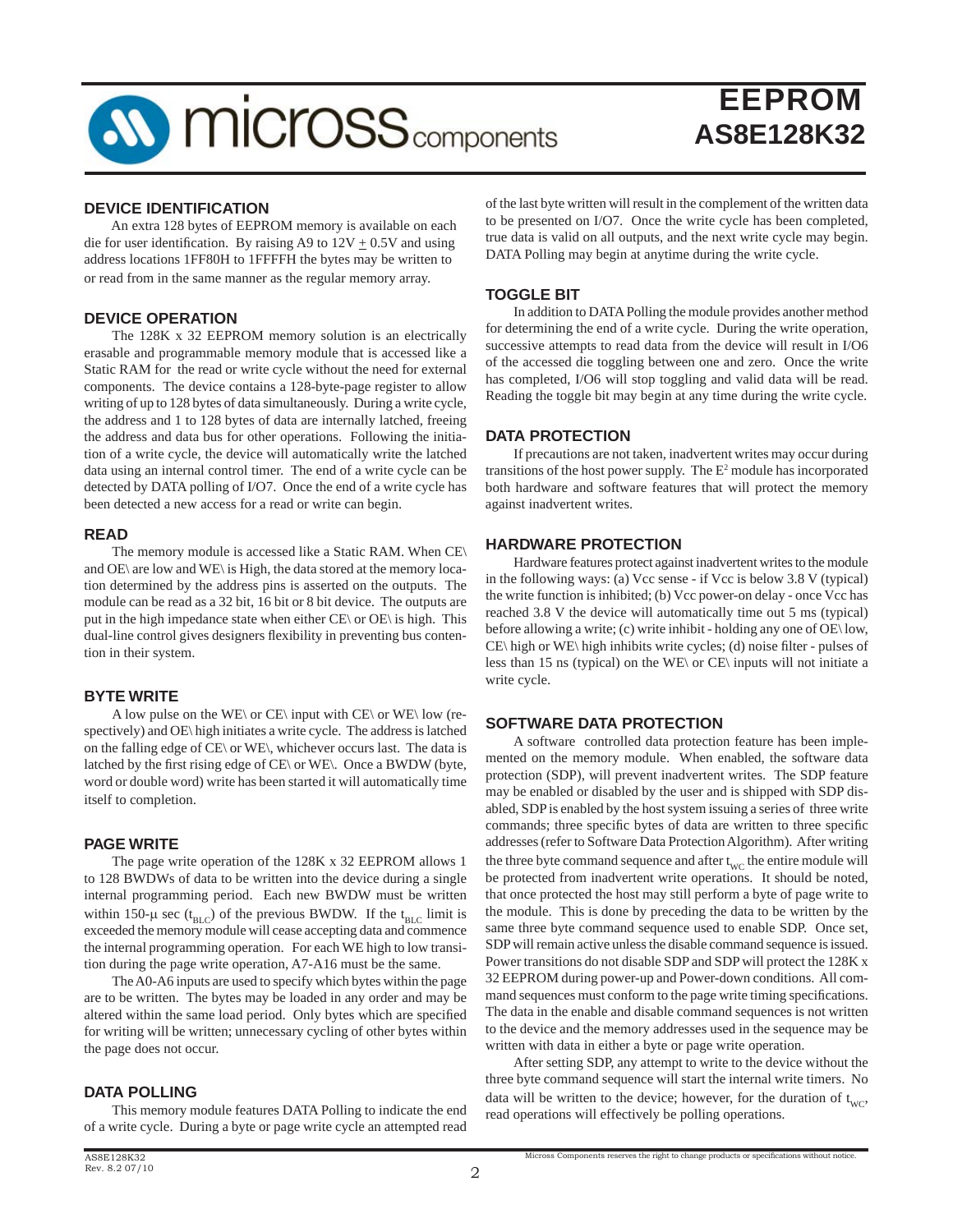

#### **ABSOLUTE MAXIMUM RATINGS\***

| Voltage on Vcc Supply Relative to Vss                        |  |
|--------------------------------------------------------------|--|
|                                                              |  |
|                                                              |  |
|                                                              |  |
|                                                              |  |
| Thermal Resistance junction to case $(\theta_{\text{IC}})$ : |  |
|                                                              |  |
|                                                              |  |

\*Stresses greater than those listed under "Absolute Maximum Ratings" may cause permanent damage to the device. This is a stress rating only and functional operation of the device at these or any other conditions above those indicated in the operation section of this specification is not implied. Exposure to absolute maximum rating conditions for extended periods may affect reliability.

\*\*Junction temperature depends upon package type, cycle time, loading, ambient temperature and airflow, and humidity (plastics).

## **ELECTRICAL CHARACTERISTICS AND RECOMMENDED DC OPERATING CONDITIONS**

| <b>PARAMETER</b>              | <b>CONDITIONS</b>                                                     | <b>SYMBOL</b>              | <b>MIN</b> | <b>MAX</b>        | <b>UNITS</b> |
|-------------------------------|-----------------------------------------------------------------------|----------------------------|------------|-------------------|--------------|
| Input High (Logic 1) Voltage  |                                                                       | Vн                         | 2.2        | $V_{\infty}$ +0.3 |              |
| Input Low (Logic 0) Voltage   |                                                                       | $V_{\rm L}$                | $-0.5$     | 0.8               |              |
| <b>INPUT LEAKAGE CURRENT</b>  | OV $\leq$ $V_{IN}$ $\leq$ $V_{CC}$                                    | կլլ                        | $\sim$     | 10                | μA           |
| <b>OUTPUT LEAKAGE CURRENT</b> | Outputs(s) Disabled,<br>OV $\leq$ $V_{\text{OUT}} \leq V_{\text{CC}}$ | <b>ILO</b>                 | m m        | 10                | μA           |
| Output High Voltage           | $I_{CH} = -0.4 \text{mA}$                                             | $V_{\text{OH}}$            | 24         | $\equiv$          |              |
| Output Low Voltage            | $I_{\Omega}$ = 2.1 mA                                                 | $\mathsf{V}_{\textsf{OL}}$ | $\sim$     | 0.45              |              |
| Supply Voltage                |                                                                       | $\mathsf{V}_{\infty}$      | 45         | 55                |              |

(-55°C<u><</u>T<sub>A</sub>≤125°C or -40°C to +85°C; Vcc = 5V <u>+</u> 10%)

|                                           |                                                                                                                                                     |                   | <b>MAX</b>            |              |
|-------------------------------------------|-----------------------------------------------------------------------------------------------------------------------------------------------------|-------------------|-----------------------|--------------|
| <b>PARAMETER</b>                          | <b>CONDITIONS</b>                                                                                                                                   | <b>SYM</b>        | For All Speed Options | <b>UNITS</b> |
| <b>Power Supply Current:</b><br>Operating | $CE\left\langle V_{\parallel}$ ; $V_{CC}$ =MAX,<br>$f = MAX = 1/t_{RC}$ (MIN)<br><b>Outputs Open</b>                                                | $I_{\rm CC}$      | 250                   | mA           |
|                                           | $CE\geq V_{\text{IH}}$ ; All Other Inputs<br>$\langle V_{\parallel}$ or $>V_{\parallel}$ ; $V_{\odot}$ = MAX,<br>$f = 0$ Hz                         | I <sub>SBT1</sub> | 15                    | mA           |
| <b>Power Supply Current:</b><br>Standby   | $CE\geq V_{CC}$ -0.2V; $V_{CC}$ =MAX,<br>$V_{II}$ < $V_{SS}$ +0.2V or<br>$V_{H}V_{CC}$ -0.2V; f = 0 Hz                                              | $I_{SBT2}$        |                       | mA           |
|                                           | $CE=V_{CC}$ , $OE=V_{IH}$ ;<br>$I/O$ 0 through 31 = open;<br>Input= $V_{CC}$ =5.5 $V$ dc.;<br>A0 through A16 change at 5 MHz;<br><b>CMOS</b> levels | $I_{SBT3}$        | 5                     | mA           |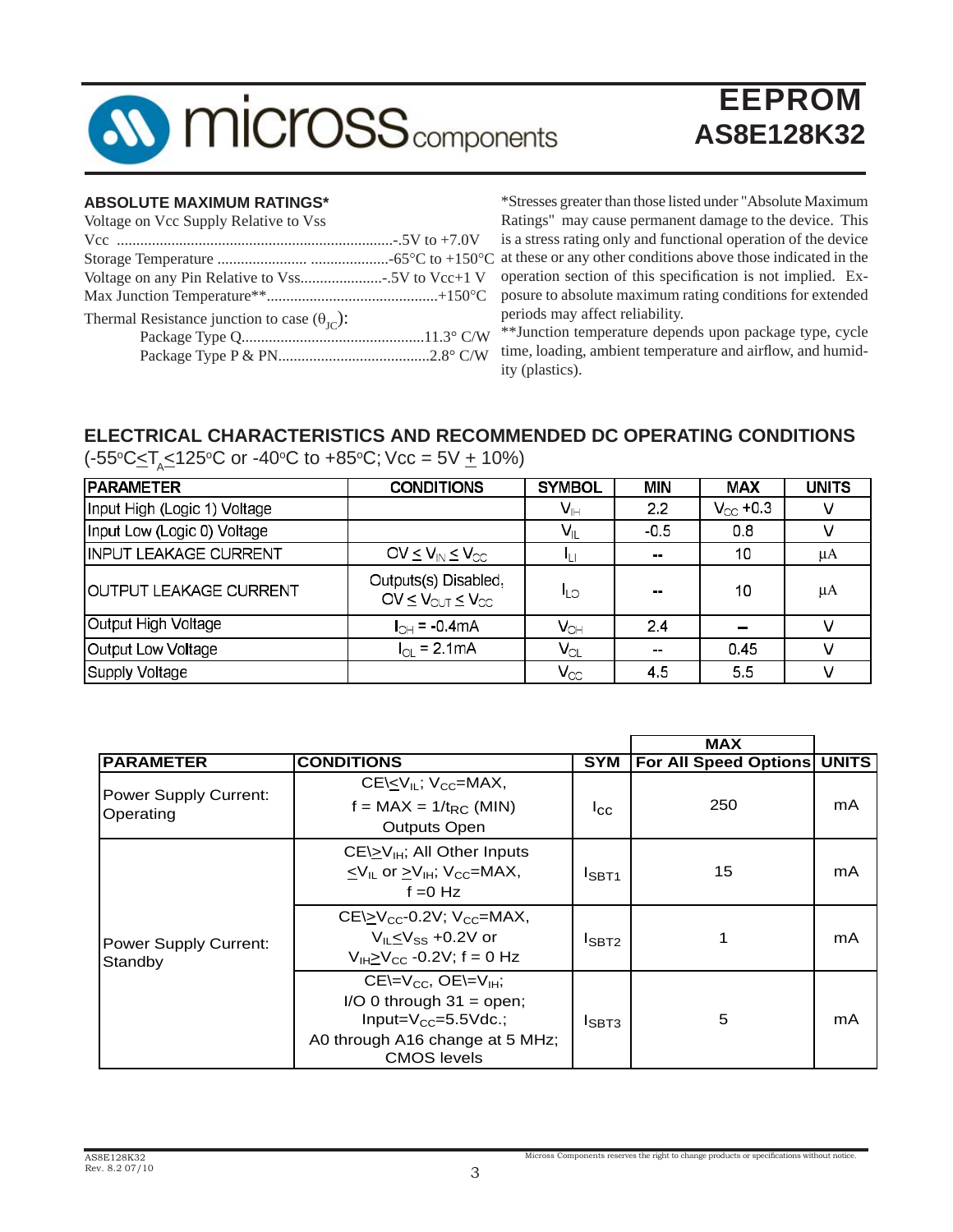

## **CAPACITANCE TABLE<sup>1</sup>** (V<sub>IN</sub> = 0V, f = 1 MHz, T<sub>A</sub> = 25°C)

| <b>SYMBOL</b>               | <b>PARAMETER</b>          | <b>MAX</b> | <b>UNITS</b> |
|-----------------------------|---------------------------|------------|--------------|
| $\mathtt{C}_{\mathtt{ADD}}$ | A0 - A16 Capacitance      | 40         | D۲           |
| $C_{OE}$                    | OE\ Capacitance           | 40         | D۲           |
| $C_{WE}$ , $C_{CE}$         | WE\ and CE\ Capacitance   | 10         | рF           |
| $C_{10}$                    | I/O 0- I/O 31 Capacitance | 12         | p⊦           |

**NOTE:** 1. This parameter is guaranteed but not tested.

| <b>TRUTH TABLE</b>    |                 |                            |                            |                  |  |  |  |  |
|-----------------------|-----------------|----------------------------|----------------------------|------------------|--|--|--|--|
| <b>MODE</b>           | <b>CE</b>       | <b>OE</b>                  | <b>WE</b>                  | I/O              |  |  |  |  |
| Read                  | $V_{IL}$        | $V_{IL}$                   | $\mathsf{V}_{\mathsf{IH}}$ | $D_{\text{OUT}}$ |  |  |  |  |
| Write (2)             | $V_{IL}$        | V <sub>IH</sub>            | $V_{IL}$                   | $D_{IN}$         |  |  |  |  |
| Standby/Write         | V <sub>IH</sub> | X(1)                       | х                          | High Z           |  |  |  |  |
| <b>Write Inhibit</b>  |                 | Χ                          | $V_{IH}$                   |                  |  |  |  |  |
| Write Inhibit         |                 | $\mathsf{V}_{\mathsf{IL}}$ | х                          |                  |  |  |  |  |
| <b>Output Disable</b> |                 | V <sub>IH</sub>            | Χ                          | High Z           |  |  |  |  |

**NOTES:** 1. X can be  $V_{IL}$  or  $V_{IH}$ 

2. Refer to AC Programming Waveforms

#### **AC TEST CONDITIONS**

#### **TEST SPECIFICATIONS**

#### **NOTES:**

Vz is programmable from -2V to + 7V.  $I_{OL}$  and  $I_{OH}$  programmable from 0 to 16 mA.  $V_{Z}$  is typically the midpoint of  $V_{OH}$  and  $V_{OL}$ .  $I_{OL}$  and  $I_{OH}$  are adjusted to simulate a typical resistive load circuit.

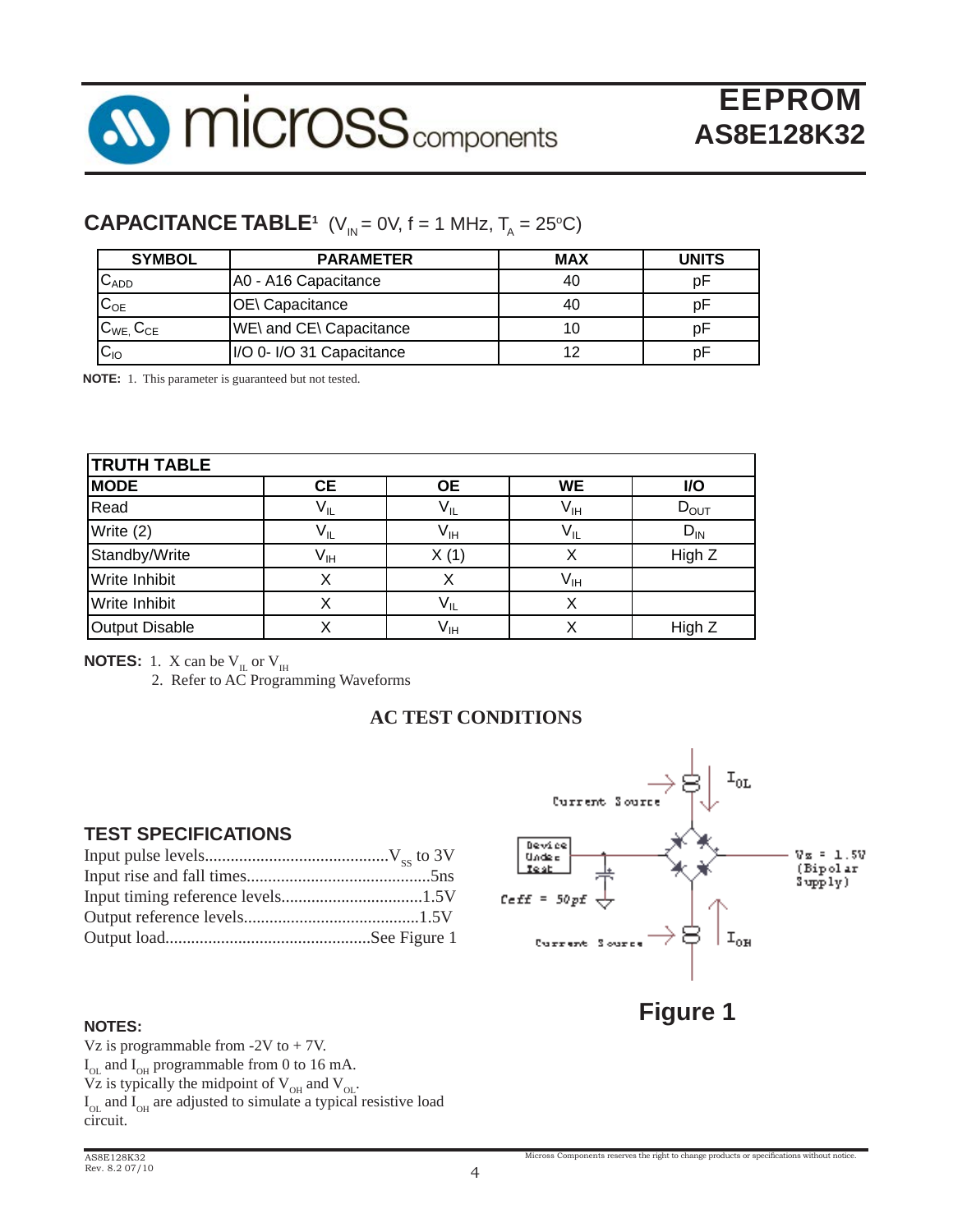

#### **ELECTRICAL CHARACTERISTICS AND RECOMMENDED AC OPERATING CONDITIONS** (-55°C <u><</u> T<sub>A</sub> ≤ +125°C or -40°C to +85°C; Vcc = 5V <u>+</u>10%)

| <b>DESCRIPTION</b>                                             |                  |            | 120        |            | 140        |            | 150        |            | 200        |            | 250        |            | 300        |              |
|----------------------------------------------------------------|------------------|------------|------------|------------|------------|------------|------------|------------|------------|------------|------------|------------|------------|--------------|
|                                                                | <b>SYMBOL</b>    | <b>MIN</b> | <b>MAX</b> | <b>MIN</b> | <b>MAX</b> | <b>MIN</b> | <b>MAX</b> | <b>MIN</b> | <b>MAX</b> | <b>MIN</b> | <b>MAX</b> | <b>MIN</b> | <b>MAX</b> | <b>UNITS</b> |
| Address to Output Delay                                        | <sup>L</sup> ACC |            | 120        |            | 140        |            | 150        |            | 200        |            | 250        |            | 300        | ns           |
| CE\ to Output Delay                                            | $I_{CE}$         |            | 120        |            | 140        |            | 150        |            | 200        |            | 250        |            | 300        | ns           |
| OE\ to Output Delay                                            | <sup>I</sup> OE  |            | 50         |            | 55         | 0          | 55         |            | 55         | 0          | 55         |            | 55         | ns           |
| CE\ or OE\ to Output Float                                     | <b>L</b> DF      |            | 55         |            | 55         |            | 55         |            | 55         |            | 55         |            | 55         | ns           |
| Output Hold from OE\, CE\ or Address,<br>whichever comes first | <b>LOH</b>       | υ          |            | 0          |            | 0          |            | 0          |            | 0          |            |            |            | ns           |

#### **AC READ WAVEFORMS**<sup>(1,2,3)</sup>



#### **NOTES:**

1. CE\ may be delayed to  $t_{\text{ACC}}$ - $t_{\text{CE}}$  after the address transition without impact on  $t_{\text{ACC}}$ .

2. OE\ may be delayed to  $t_{CE}$ - $t_{OE}$  after the falling edge of CE\ without impact on  $t_{CE}$  or by  $t_{ACC}$ - $t_{OE}$  after an address change without inpact on  $t_{ACC}$ .

3.  $t_{DF}$  is specified from OE\ or CE\ whichever occurs first (C<sub>L</sub> = 5pF).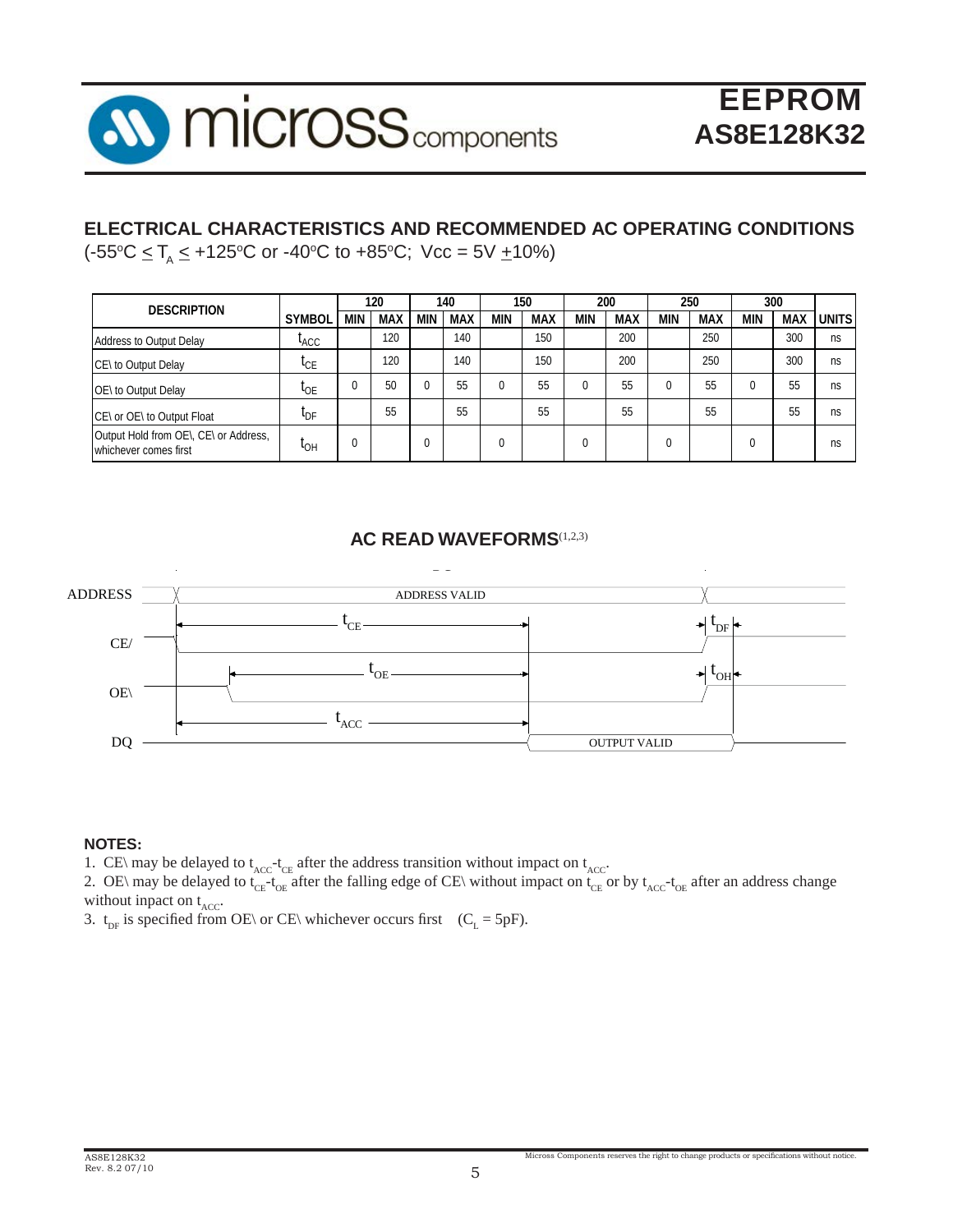

#### **ELECTRICAL CHARACTERISTICS AND RECOMMENDED AC WRITE CHARACTERISTICS**

(-55°C ≤ T<sub>A</sub> ≤ +125°C; Vcc = 5V <u>+</u>10%)

| Symbol           | <b>Parameter</b>            | Min | Max | <b>Units</b> |
|------------------|-----------------------------|-----|-----|--------------|
| $t_{\text{WC}}$  | Write Cyce Time             |     | 10  | ms           |
| $t_{AS}$         | Address Set-up Time         | 4   |     | ns           |
| $t_{AH}$         | Address Hold Time           | 50  |     | ns           |
| $t_{DS}$         | Data Set-up Time            | 50  |     | ns           |
| $t_{DH}$         | Data Hold Time              | 10  |     | ns           |
| $t_{WP}$         | Write Pulse Width           | 100 |     | ns           |
| $t_{\text{BLC}}$ | <b>Byte Load Cycle Time</b> |     | 150 | μs           |
| $t_{WPH}$        | Write Pulse Width High      | 50  |     | ns           |

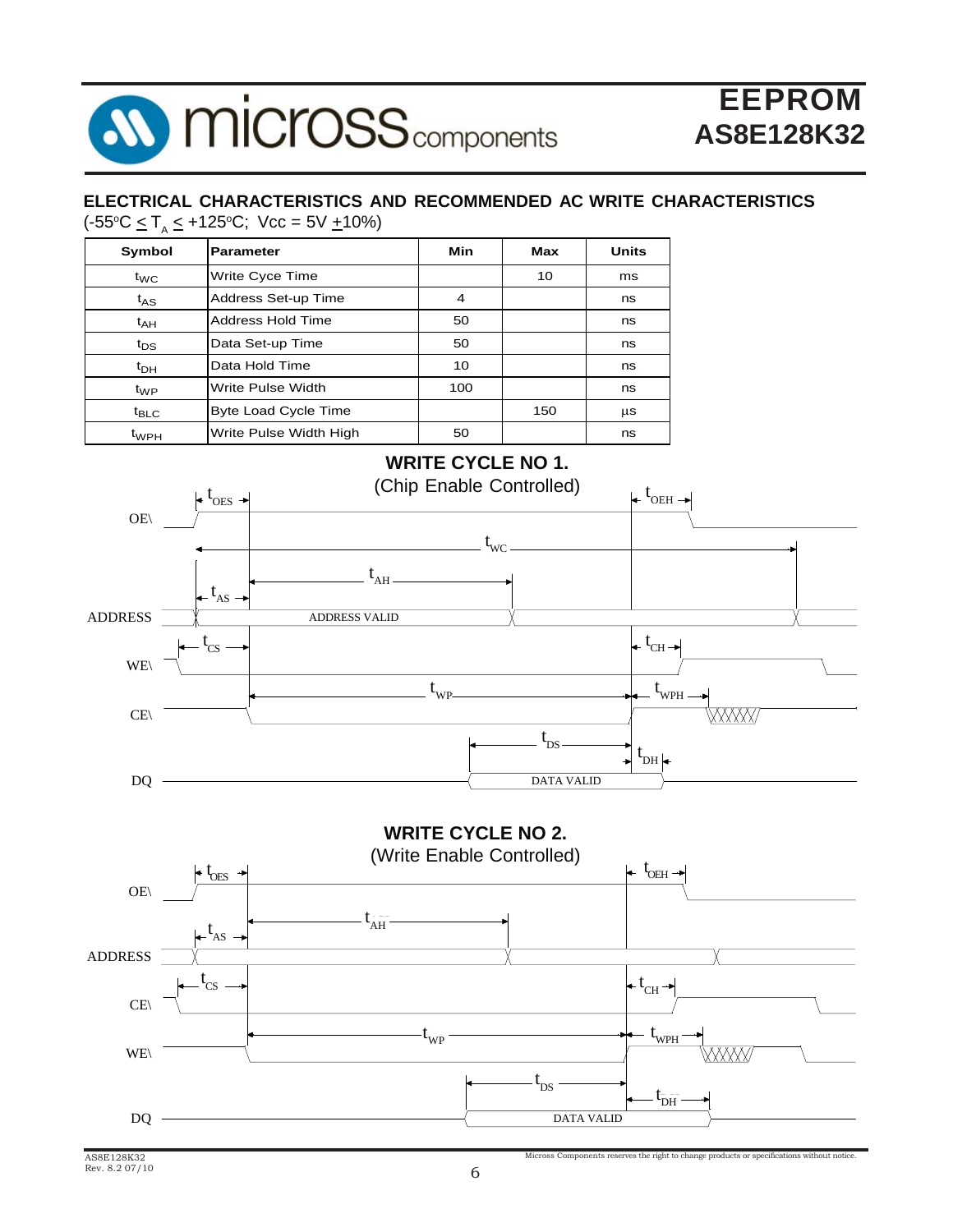

#### **PAGE MODE CHARACTERISTICS**

| <b>Symbol</b>        | Parameter                      | Min | <b>Max</b> | <b>Unit</b> |
|----------------------|--------------------------------|-----|------------|-------------|
| $t_{AS}$ , $t_{OES}$ | Address, OE\ Set-Up time       |     |            | ns          |
| $t_{AH}$             | Address, Hold time             | 50  |            | ns          |
| $t_{\text{CS}}$      | Chip Select Set-up Time        |     |            | ns          |
| $t_{CH}$             | Chip Select Hold Time          |     |            | ns          |
| $t_{WP}$             | Write Pulse Width (WE\ or CE\) | 100 |            | ns          |
| $t_{DS}$             | Data Set-up Time               | 50  |            | ns          |
| $t_{DH}$ , $t_{OEH}$ | Data, OE\ Hold Time            | 10  |            | ns          |

#### **PAGE MODE WRITE WAVEFORMS**(1,2)



**NOTES:** 1. A7 through A16 must specify the page address during each high to low transition of WE\ (or CE\).

2. OE\ must be high only when WE\ and CE\ are both low.

3. VD - Valid Data

4. VA - Valid Address

#### **CHIP ERASE WAVEFORMS**

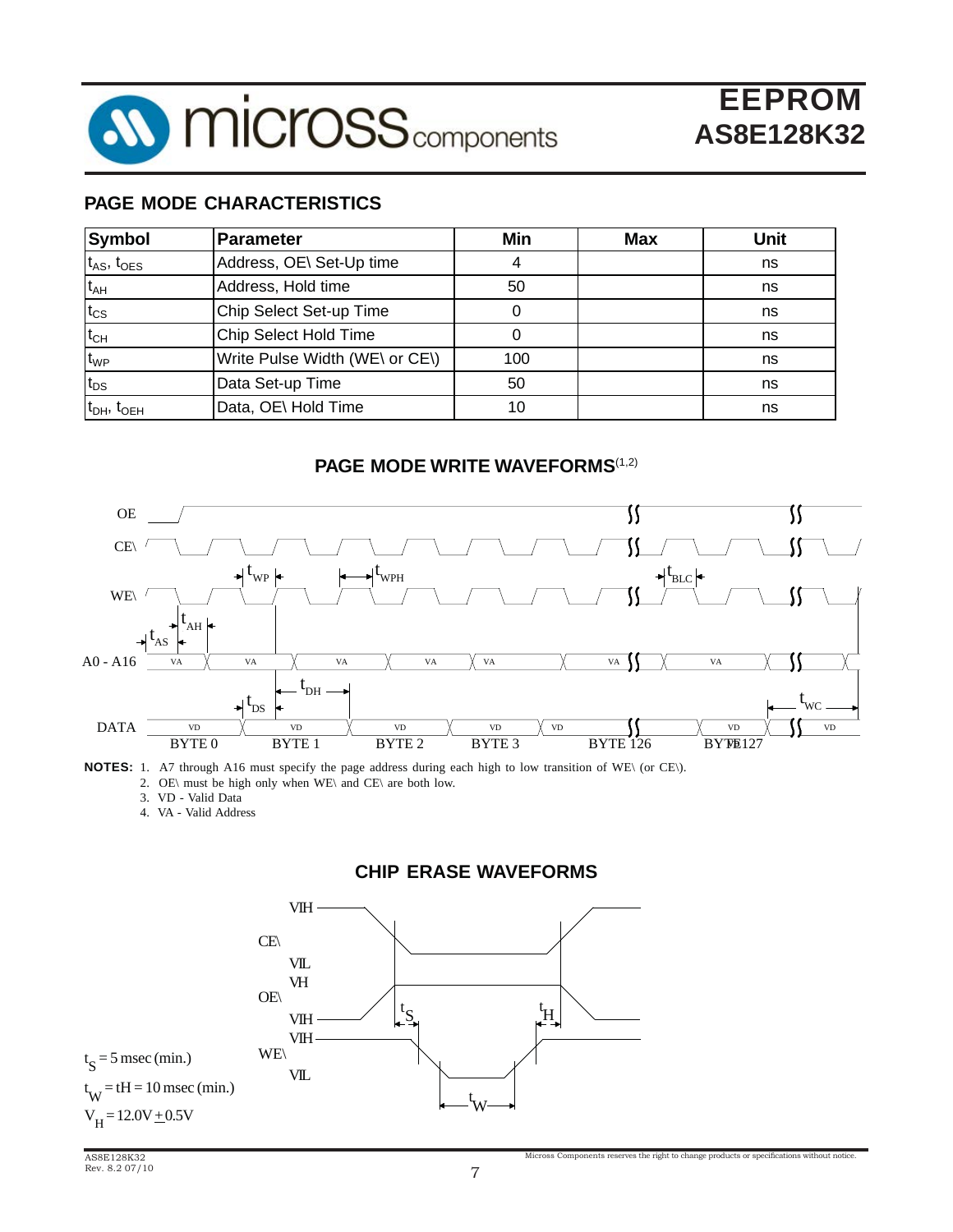

#### **SOFTWARE PROTECTED PROGRAM CYCLE WAVEFORM(1)(2)(3)**



1. A0-A14 of the selected I/O bytes must conform to the addressing sequence for the first three bytes as shown above.

2. After the command sequence has been issued and a page write operation follows, the page address inputs (A7-A16) of the selected I/O bytes must be the same for each high to low transition of WE\ (or CE\).

3. OE Must be high only when WE\ and CE\ are both low.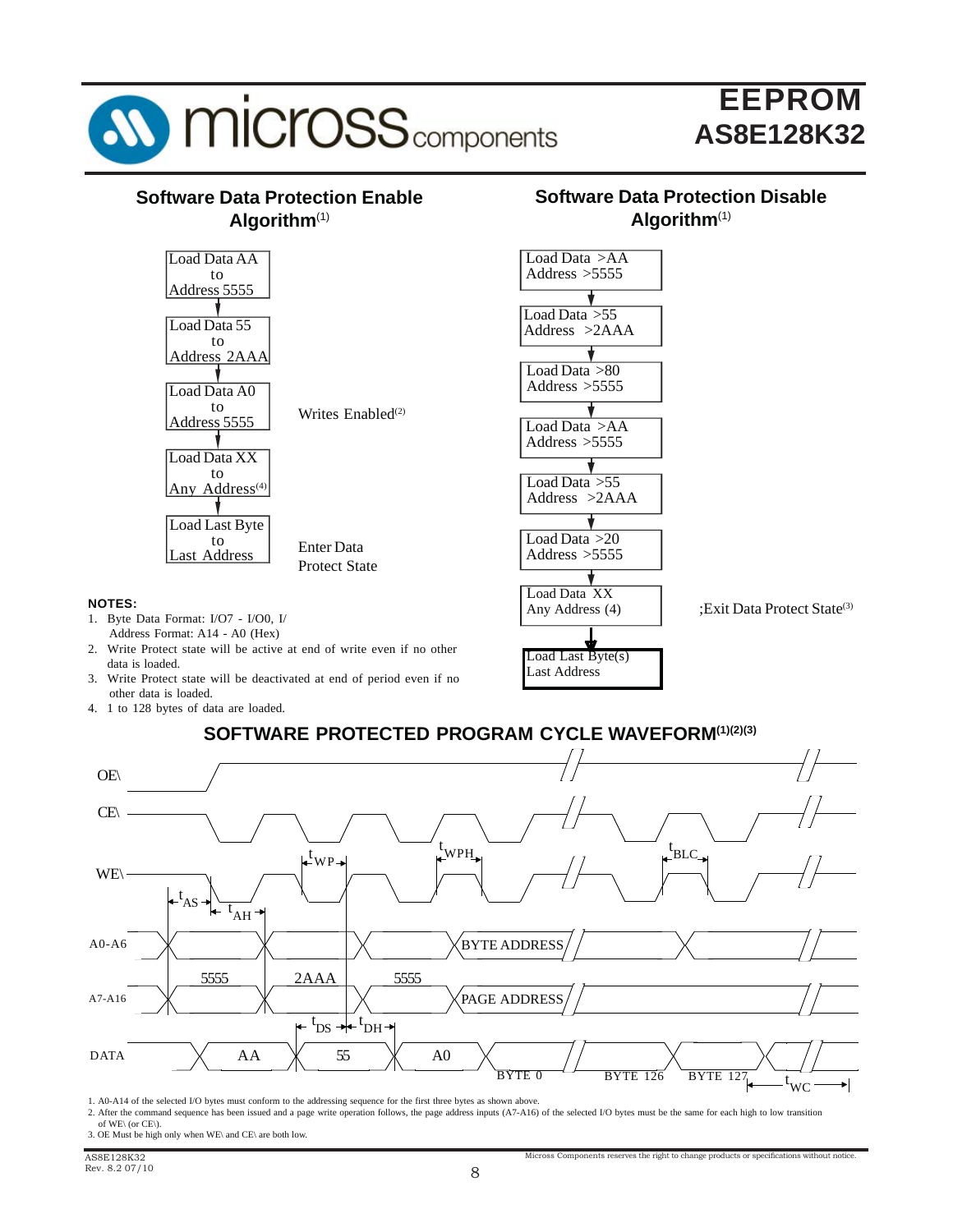

#### **DATA POLLING CHARACTERISTICS(1)**

| Symbol                        | <b>IParameter</b>                       | Min | Max | Units |
|-------------------------------|-----------------------------------------|-----|-----|-------|
| t <sub>DH</sub>               | Data Hold Time                          | 10  |     | ns    |
| $\mathfrak{r}_{\mathsf{OEH}}$ | IOE\ Hold Time                          | 10  |     | ns    |
| $t_{OE}$                      | $\overline{O}$ to Output Delay $^{(2)}$ |     |     | ns    |
| $\mathsf{t}_{\mathsf{WR}}$    | Write Recovery Time                     |     |     | ns    |

**NOTES:** 1. These parameters are characterized and not 100% tested.

2. See AC Read Characteristics.

#### **DATA POLLING WAVEFORMS**



#### **TOGGLE BIT CHARACTERISTICS(1)**

| <b>Symbol</b>   | <b>Parameter</b>                    | Min | <b>Max</b> | Units |
|-----------------|-------------------------------------|-----|------------|-------|
| t <sub>DН</sub> | Data Hold Time                      | 10  |            | ns    |
| $t_{\rm OEH}$   | OE\ Hold Time                       | 10  |            | ns    |
| $t_{OE}$        | IOE\ to Output Delay <sup>(2)</sup> |     |            | ns    |
| OEHP            | OE\ High Pulse                      | 150 |            | ns    |
| 'WR             | <b>Write Recovery Time</b>          | Ω   |            | ns    |

**NOTES:** 1. These parameters are characterized and not 100% tested. 2. See AC Read Characteristics.

#### **TOGGLE BIT WAVEFORMS(1,2,3)**

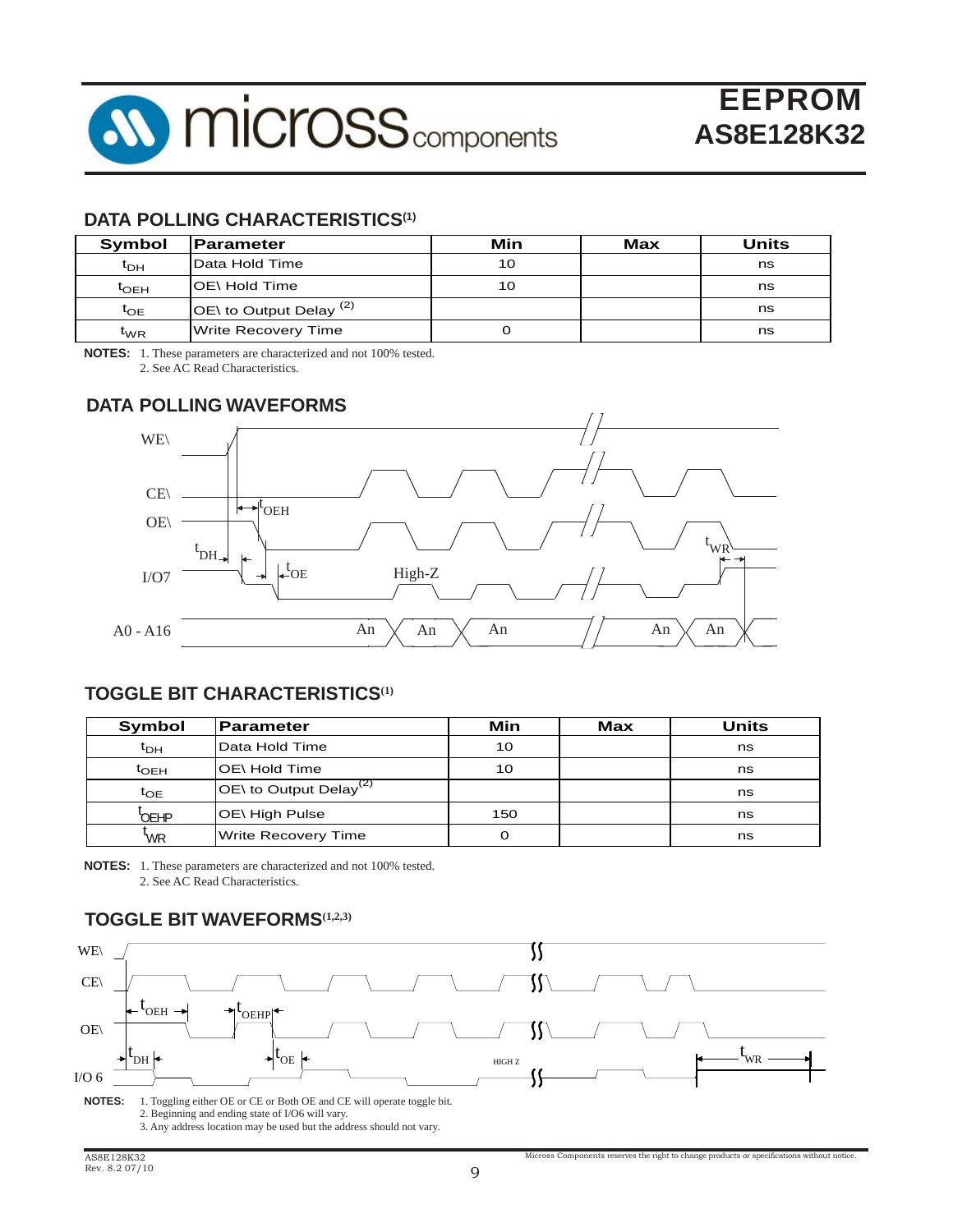

## **MECHANICAL DEFINITIONS\***

Micross Case #703 (Package Designator Q) SMD 5962-94585, Case Outline M



DETAIL A





| <b>SYMBOL</b>  | <b>MICROSS PACKAGE SPECIFICATIONS</b> |            |  |
|----------------|---------------------------------------|------------|--|
|                | <b>MIN</b>                            | <b>MAX</b> |  |
| A              | 0.123                                 | 0.200      |  |
| A <sub>1</sub> | 0.118                                 | 0.186      |  |
| A2             | 0.005                                 | 0.020      |  |
| b              | 0.013                                 | 0.017      |  |
| В              | 0.010 REF                             |            |  |
| D              | 0.800 BSC                             |            |  |
| D <sub>1</sub> | 0.870                                 | 0.890      |  |
| D <sub>2</sub> | 0.980                                 | 1.000      |  |
| D <sub>3</sub> | 0.936                                 | 0.956      |  |
| е              | 0.050 BSC                             |            |  |
| R              | 0.005                                 |            |  |
| l 1            | 0.035                                 | 0.045      |  |

*\*All measurements are in inches.*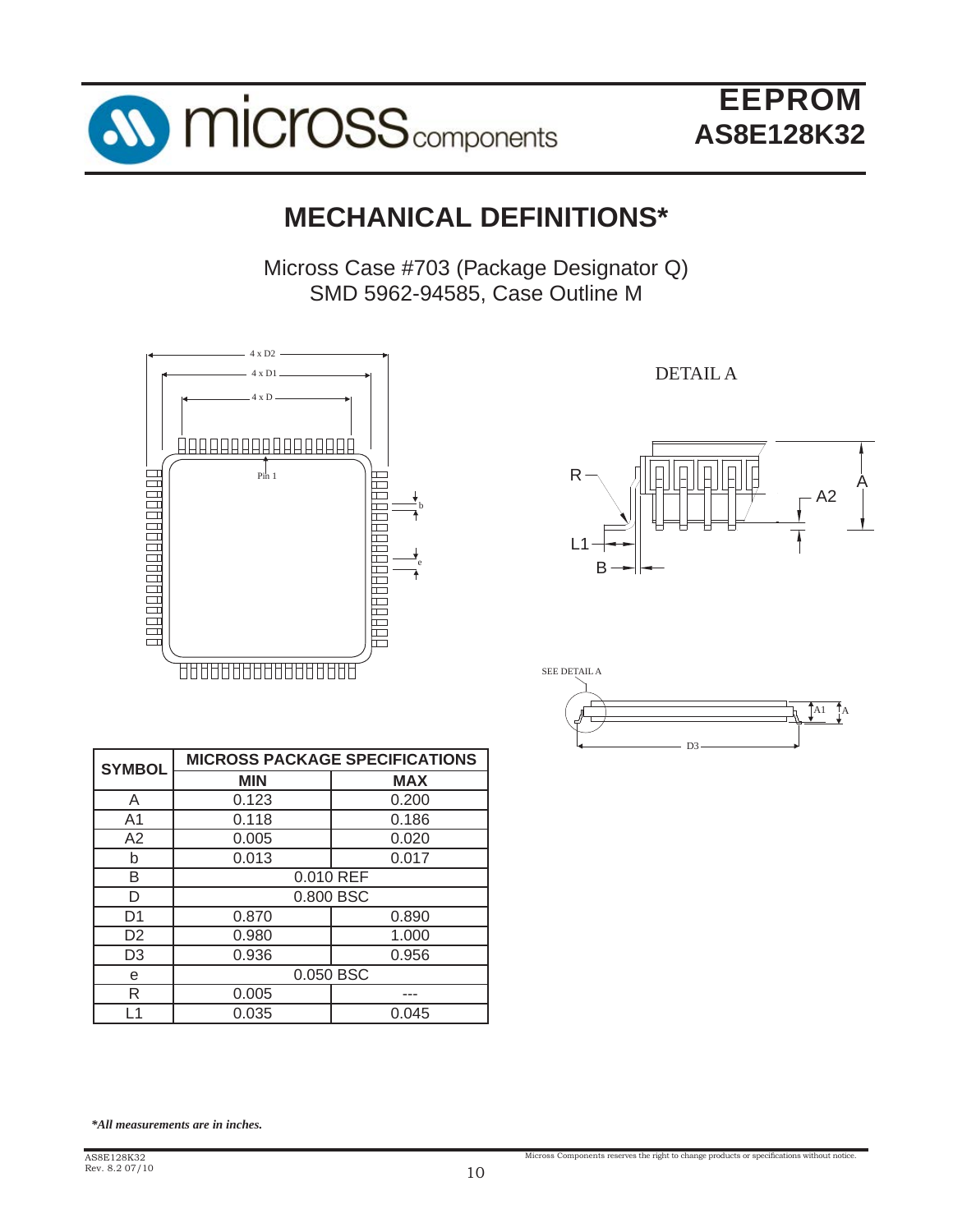

## **MECHANICAL DEFINITIONS\***

Micross Package Designator Q3



| <b>PACKAGE SPECIFICATION</b> |            |      |  |
|------------------------------|------------|------|--|
| Symbol                       | Min        | Max  |  |
| A                            |            | .200 |  |
| A <sub>2</sub>               | .010       | .025 |  |
| A <sub>3</sub>               | .070       | .080 |  |
| b                            | .013       | .017 |  |
| B                            | .010 REF   |      |  |
| D                            | .800 BSC   |      |  |
| D1                           | .870       | .890 |  |
| D <sub>2</sub>               | .980       | 1.00 |  |
| e                            | .050 BSC   |      |  |
| R                            | $.010$ TYP |      |  |
| $\mathbf{1}$                 | .035       | .045 |  |

Dimensions are in inches.

*\*All measurements are in inches.*

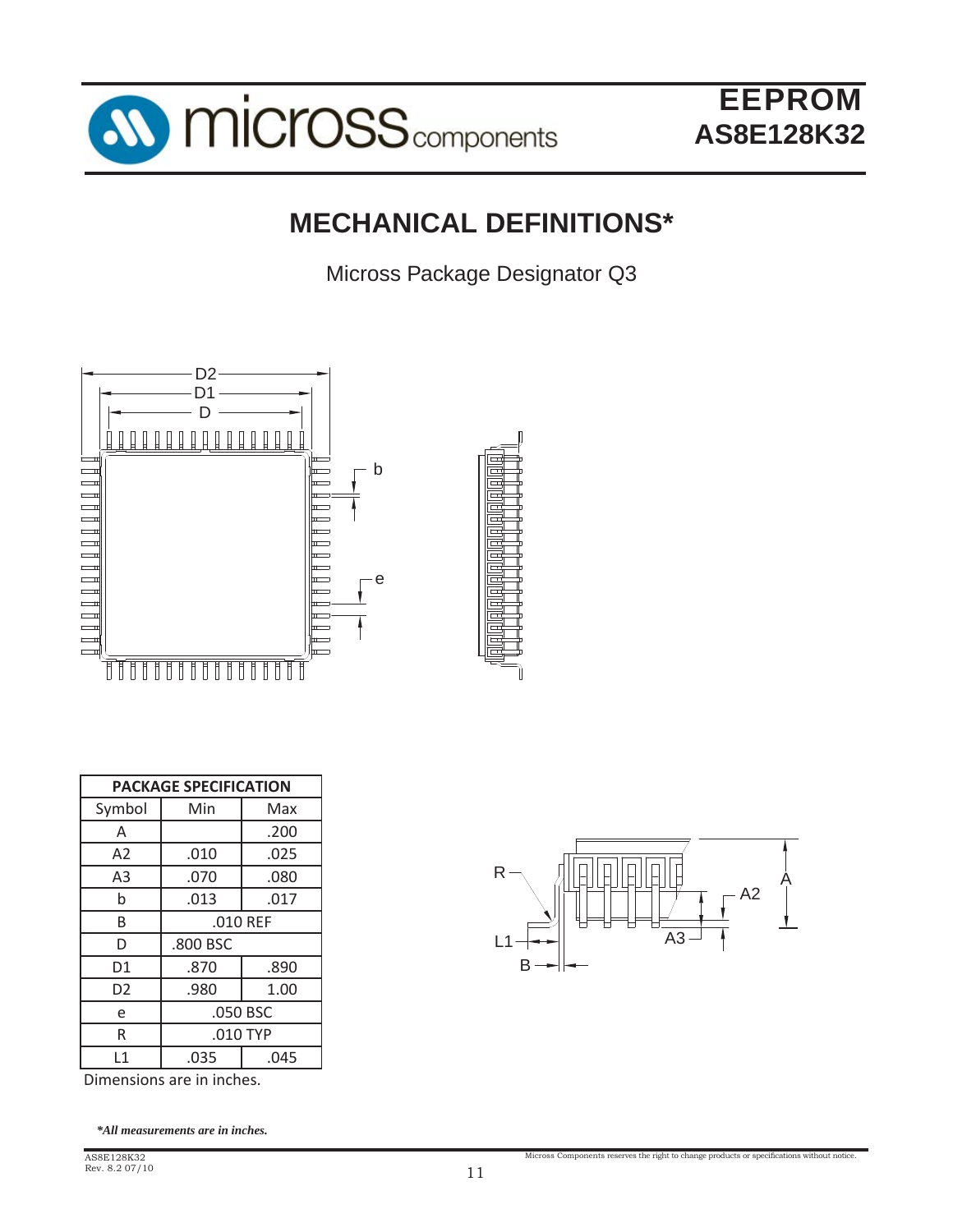



## **MECHANICAL DEFINITIONS\***

Micross Case #904 (Package Designator P & PN) SMD 5962-94585, Case Outline 4 and 5



|                | <b>SMD SPECIFICATIONS</b> |            |  |
|----------------|---------------------------|------------|--|
| <b>SYMBOL</b>  | <b>MIN</b>                | <b>MAX</b> |  |
| A              | 0.135                     | 0.181      |  |
| A <sub>1</sub> | 0.025                     | 0.035      |  |
| фb             | 0.016                     | 0.020      |  |
| фb1            | 0.045                     | 0.055      |  |
| ob2            | 0.065                     | 0.075      |  |
|                | 1.065                     | 1.085      |  |
| D1/E1          | 1.000 BSC                 |            |  |
| D <sub>2</sub> | 0.600 BSC                 |            |  |
| e              | 0.100 BSC                 |            |  |
|                | 0.132                     | 0.155      |  |

*<sup>\*</sup>All measurements are in inches.*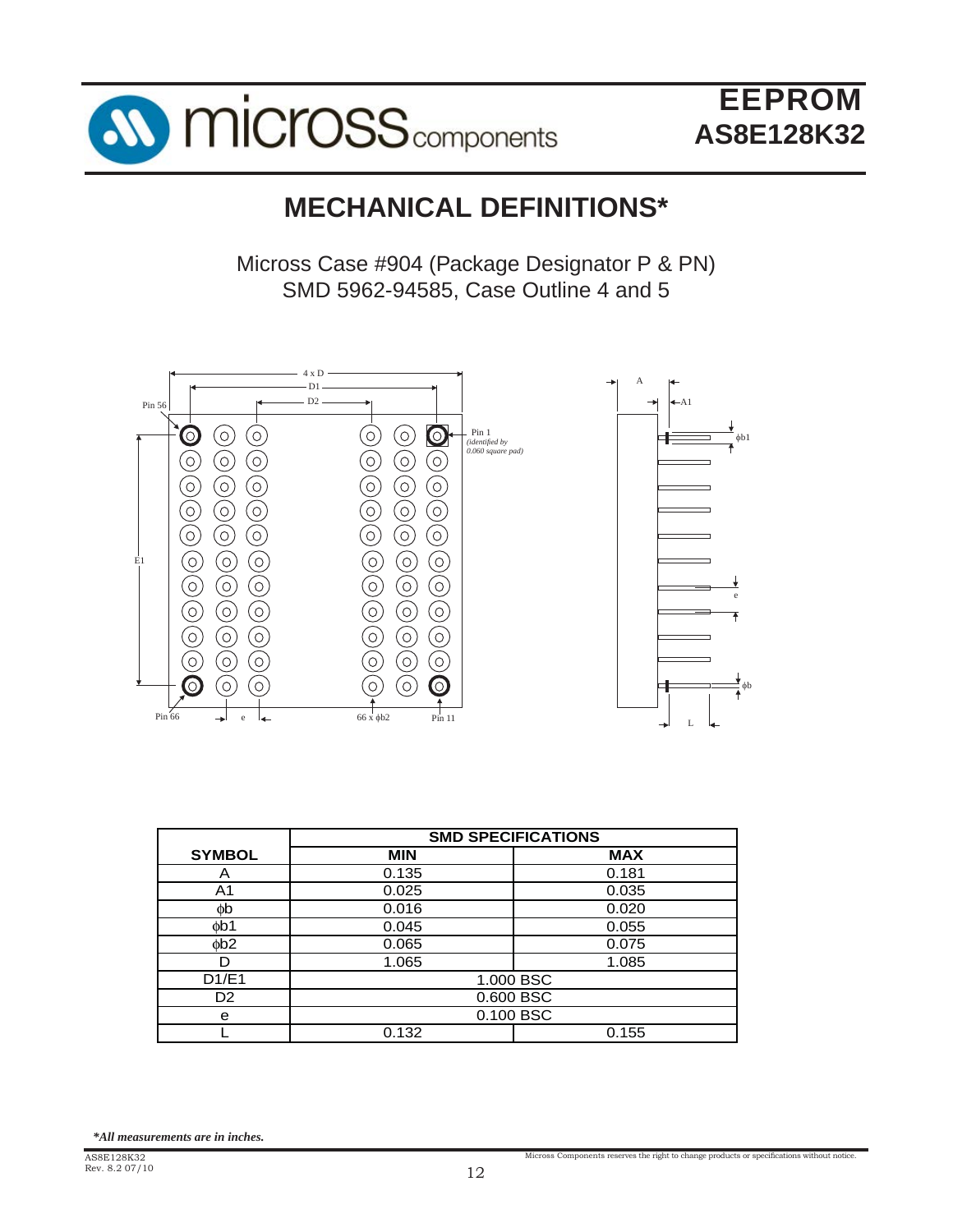

## **ORDERING INFORMATION**

**EXAMPLE:** AS8E128K32Q-250/XT

| <b>Device Number</b> | Package<br><b>Type</b> | <b>Speed</b><br>ns | <b>Process</b> |
|----------------------|------------------------|--------------------|----------------|
| AS8E128K32           | Q                      | $-120$             | $\prime^*$     |
| AS8E128K32           | Q3                     | $-120$             | /*             |
| AS8E128K32           | Q                      | $-140$             | /*             |
| AS8E128K32           | Q3                     | $-140$             | /*             |
| AS8E128K32           | Q                      | $-150$             | /*             |
| AS8E128K32           | Q3                     | $-150$             | /*             |
| AS8E128K32           | Q                      | $-200$             | $\prime^*$     |
| AS8E128K32           | Q3                     | $-200$             | /*             |
| AS8E128K32           | Q                      | $-250$             | /*             |
| AS8E128K32           | Q3                     | $-250$             | /*             |
| AS8E128K32           | Q                      | $-300$             | $\sqrt{*}$     |
| AS8E128K32           | Q3                     | $-300$             | /*             |

**EXAMPLE:** AS8E128K32P-200/883C

| <b>Device Number</b> | Package<br><b>Type</b> | <b>Speed</b><br>ns | <b>Process</b>  |
|----------------------|------------------------|--------------------|-----------------|
| AS8E128K32           | P                      | $-120$             | /*              |
| AS8E128K32           | PN                     | $-120$             | /*              |
| AS8E128K32           | Р                      | $-140$             | /*              |
| AS8E128K32           | PN                     | $-140$             | /*              |
| AS8E128K32           | Р                      | $-150$             | /*              |
| AS8E128K32           | PN                     | -150               | /*              |
| AS8E128K32           | P                      | $-200$             | /*              |
| AS8E128K32           | PN                     | $-200$             | /*              |
| AS8E128K32           | P                      | $-250$             | /*              |
| AS8E128K32           | PN                     | $-250$             | $\overline{1*}$ |
| AS8E128K32           | P                      | $-300$             | $\overline{1*}$ |
| AS8E128K32           | PN                     | $-300$             | /*              |

#### **\*AVAILABLE PROCESSES**

| $IT = Industrial Temperature Range$ | -40 $^{\circ}$ C to +85 $^{\circ}$ C          |
|-------------------------------------|-----------------------------------------------|
| $XT = Extended Temperature Range$   | -55 $\rm{^{\circ}C}$ to +125 $\rm{^{\circ}C}$ |
| $883C =$ Full Military Processing   | -55 $\rm{^{\circ}C}$ to +125 $\rm{^{\circ}C}$ |

#### **PACKAGE NOTES**

 $P = Pins 8, 21, 28, and 39 are grounds.$  $PN = Pins 8, 21, 28, and 39 are no connects.$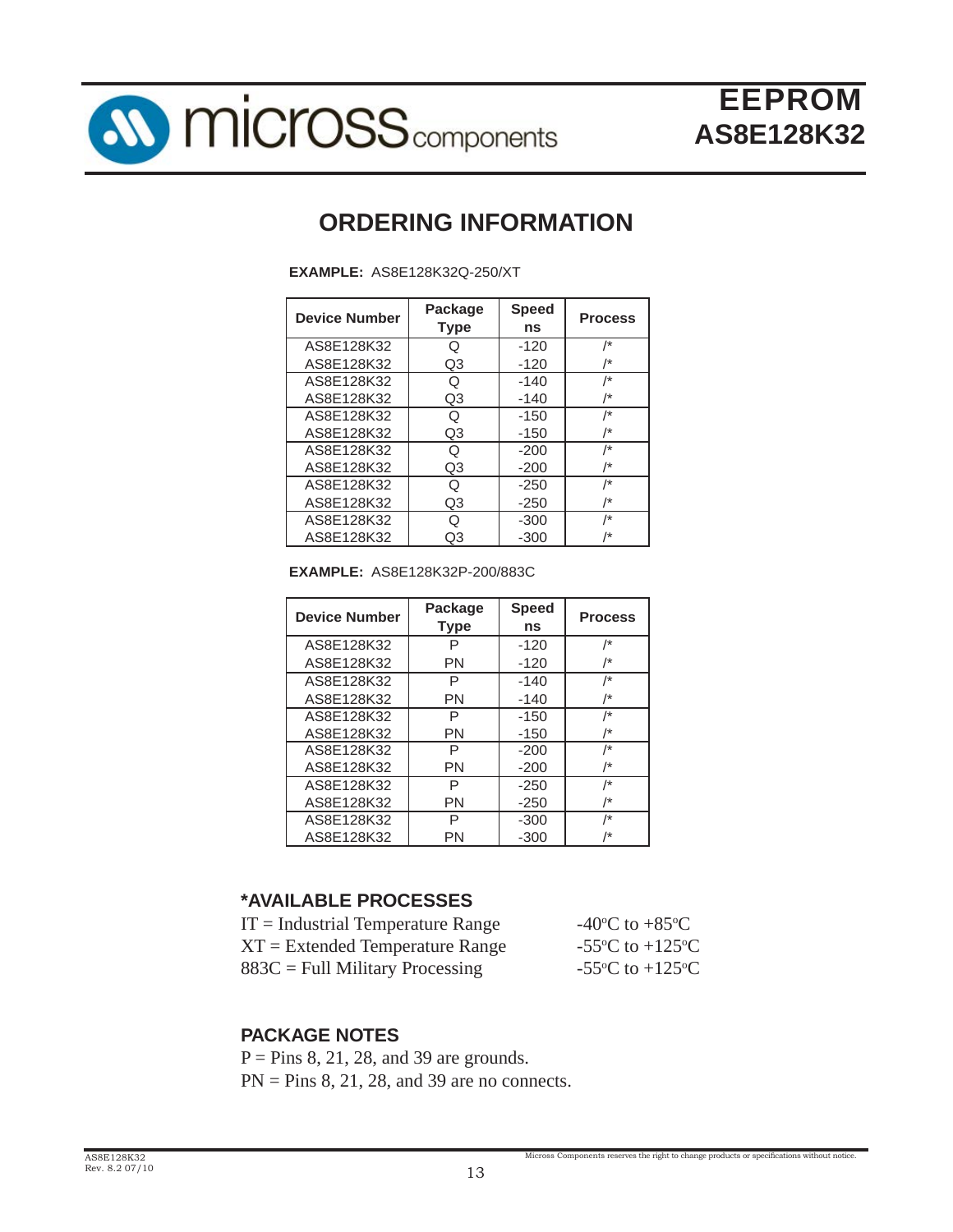

## **MICROSS TO DSCC PART NUMBER CROSS REFERENCE\***

### **Micross Package Designator Q**

#### **Micross Part # SMD Part #** AS8E128K32Q-120/883C 5962-9458506HMA AS8E128K32Q-120/883C 5962-9458506HMC AS8E128K32Q-140/883C 5962-9458505HMA AS8E128K32Q-140/883C 5962-9458505HMC AS8E128K32Q-150/883C 5962-9458504HMA AS8E128K32Q-150/883C 5962-9458504HMC AS8E128K32Q-200/883C 5962-9458503HMA AS8E128K32Q-200/883C 5962-9458503HMC AS8E128K32Q-250/883C 5962-9458502HMA AS8E128K32Q-250/883C 5962-9458502HMC AS8E128K32Q-300/883C 5962-9458501HMA AS8E128K32Q-300/883C 5962-9458501HMC

## **ASI Package Designator P & PN**

| <b>Micross Part #</b> | SMD Part #      |
|-----------------------|-----------------|
| AS8E128K32P-120/883C  | 5962-9458506H5A |
| AS8E128K32P-120/883C  | 5962-9458506H5C |
| AS8E128K32P-140/883C  | 5962-9458505H5A |
| AS8E128K32P-140/883C  | 5962-9458505H5C |
| AS8E128K32P-150/883C  | 5962-9458504H5A |
| AS8E128K32P-150/883C  | 5962-9458504H5C |
| AS8E128K32P-200/883C  | 5962-9458503H5A |
| AS8E128K32P-200/883C  | 5962-9458503H5C |
| AS8E128K32P-250/883C  | 5962-9458502H5A |
| AS8E128K32P-250/883C  | 5962-9458502H5C |
| AS8E128K32P-300/883C  | 5962-9458501H5A |
| AS8E128K32P-300/883C  | 5962-9458501H5C |
|                       |                 |
| AS8E128K32PN-120/883C | 5962-9458506H4A |
| AS8E128K32PN-120/883C | 5962-9458506H4C |
| AS8E128K32PN-140/883C | 5962-9458505H4A |
| AS8E128K32PN-140/883C | 5962-9458505H4C |
| AS8E128K32PN-150/883C | 5962-9458504H4A |
| AS8E128K32PN-150/883C | 5962-9458504H4C |
| AS8E128K32PN-200/883C | 5962-9458503H4A |
| AS8E128K32PN-200/883C | 5962-9458503H4C |
| AS8E128K32PN-250/883C | 5962-9458502H4A |
| AS8E128K32PN-250/883C | 5962-9458502H4C |
| AS8E128K32PN-300/883C | 5962-9458501H4A |
| AS8E128K32PN-300/883C | 5962-9458501H4C |

*\*Micross part number is for reference only. Orders received referencing the SMD part number will be processed per the SMD.*